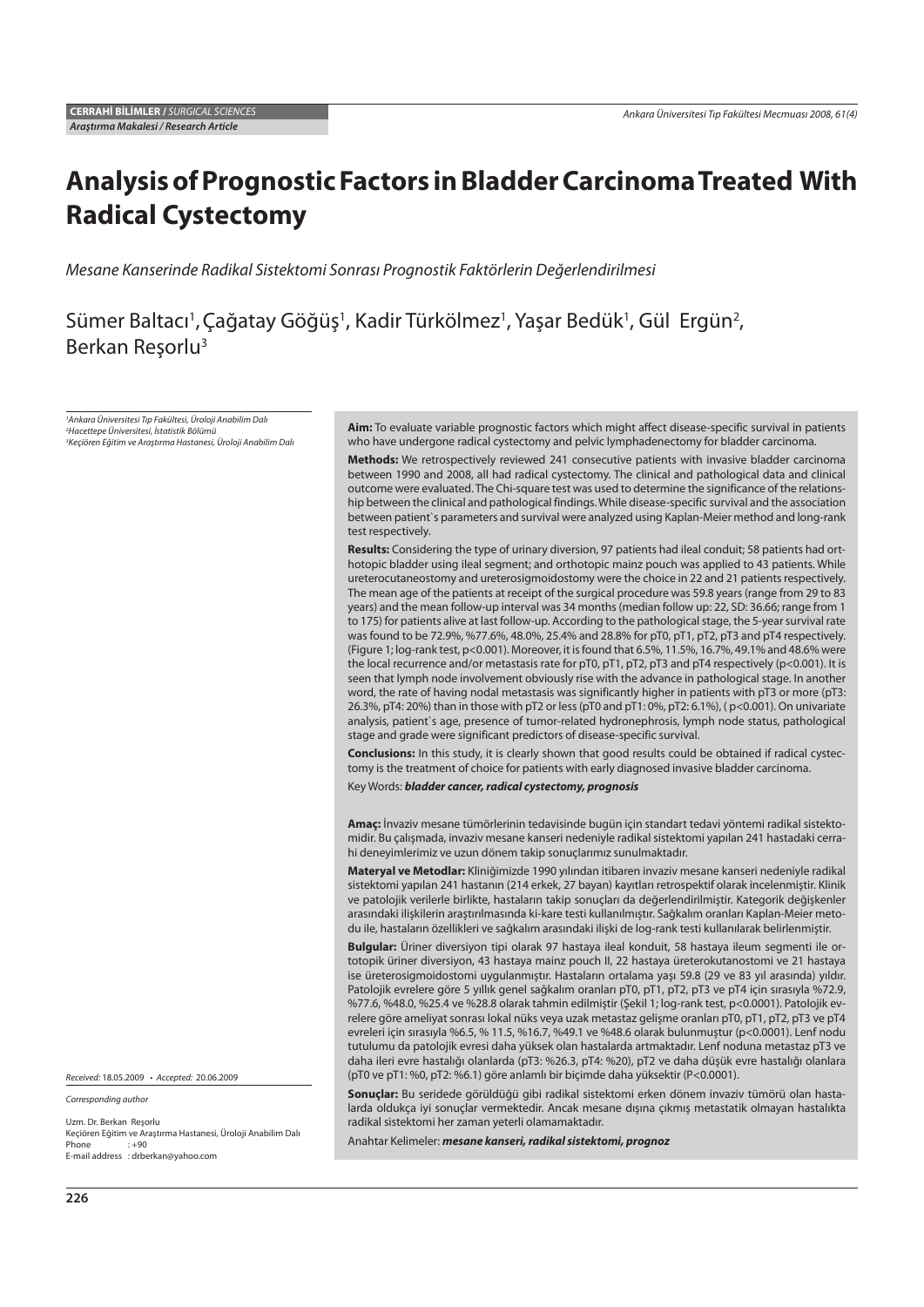Bladder carcinoma is the fourth most common cancer in men and the eighth most common cancer in women worldwide(1). Bladder carcinoma occurs predominantly in older patients and 20-40 % of patients with transitional cell carcinoma (TCC) of the bladder will present with or develop muscle invasive disease (2). Currently, radical cystectomy with bilateral pelvic lymphadenectomy is the primary treatment modality in individuals with muscle invasive or refractory, high grade superficial bladder carcinoma (3). Invasive tumors that are confined to the bladder musculature on microscopy of radical cystectomy specimens have approximately 50 to 75% 5-year progression-free survival rate (4). An accurate prediction of clinical outcome is important for tailoring the optimal treatment regimen for patients with malignant disease. The major prognostic factors of invasive bladder carcinoma are the depth of invasion into the bladder wall (stage) and the degree of differentiation of the tumor (grade). Other factors like lymph node status, lymphovascular invasion, tumor size, patient age and tumorrelated hydronephrosis are present (5, 6).

The objectives of the present study are the analysis of the results of radical cystectomy-treated bladder carcinoma patients and the determination of prognostic factors which can be used as mortality.

#### **Material and Methods**

We retrospectively reviewed the records of 241 patients who had undergone radical cystectomy, pelvic lymphadenectomy and urinary diversion for bladder carcinoma at our department between 1990 and 2008. Data were collected from retrospective reviews of hospital and physician's office records and from patients' interviews during follow-up visits. Preoperative evaluation included physical examination, chest radiography, complete blood count and blood urea nitrogen determination. Abdominal ultrasonography (US) and computed tomography (CT) were used for clinical staging. When indicated, bone scan was also performed. The tumor stage and grade were recorded according to the 2002 TNM system and the World Health Organization system, respectively. Indications for radical cystectomy included muscle-invasive bladder carcinoma, or non-muscle invasive disease refractory to intravesical chemotherapy and/or immunotherapy. Virtually no patient had distant metastatic disease at the time of cystectomy. The methodology and surgical procedures involved in radical cystectomy remained unchanged during the study period. In men, the bladder, prostate, and seminal vesicles were resected; while in women, the bladder, anterior vaginal wall, uterus and in older women overs were removed. Urethrectomy was only performed in men with histologically-proven cancer of the prostatic urethra prior to radical cystectomy or per-operative tumorpositive frozen examination of the urethral margin. The patients were initially seen 1 month after surgery; then every 3 months for the first year; every 6 months for the second year; and annually thenafter. Follow-up visits consisted of a physical examination and serum chemistry evaluation. Diagnostic imagings were performed at least annually or whenever clinically indicated.

All statistical analyses were obtained using SPSS. The chi-squared test was used to evaluate the association between categorical variables.

Differences in variables with a continuous distribution across dichotomous and ranked categories were assessed using the Mann Whitney U-test and the Kruskal-Wallis nonparametric analysis of variance, respectively. Univariate and multivariate survival analyses were performed with the aid of Cox proportional hazard regression model. Cancer-specific survival rate was determined by the Kaplan– Meier method, and the differences were determined by the log-rank test. Probability (p) value of less than 0.05 was considered significant. The variables evaluated were age, gender, presence of thrombocytosis, pathological stage, tumor grade, nodal involvement and presence of tumor-related hydronephrosis.

## **Results**

214 men (88.8%) and 27 women (11.2%) were included in the study. The mean age of the patients at surgery was 59.8 years (29-83 years). The mean followup was 34.8 months (SD: 36.66; range from 1 to 175) for patients alive at last follow-up. Different techniques of urinary diversion were used. Ileal conduit was used in 97 patients; 58 patients developed orthotopic bladder using ileal segment; and orthotopic Mainz pouch was applied to 43 patients. While ureterocutaneostomy and ureterosigmoidostomy were the choice in 22 and 21 patients respectively. Sixty-four patients ( 26.6%) presented recurrence; 10 local (4.1%), 11 systemic (22.1%) and 43 showed both, local and systemic recurrence (17.8%). The most frequent systemic metastasis sites in descending order were bone, liver and lung. The distribution of patients with recurrence according to the pathological stage is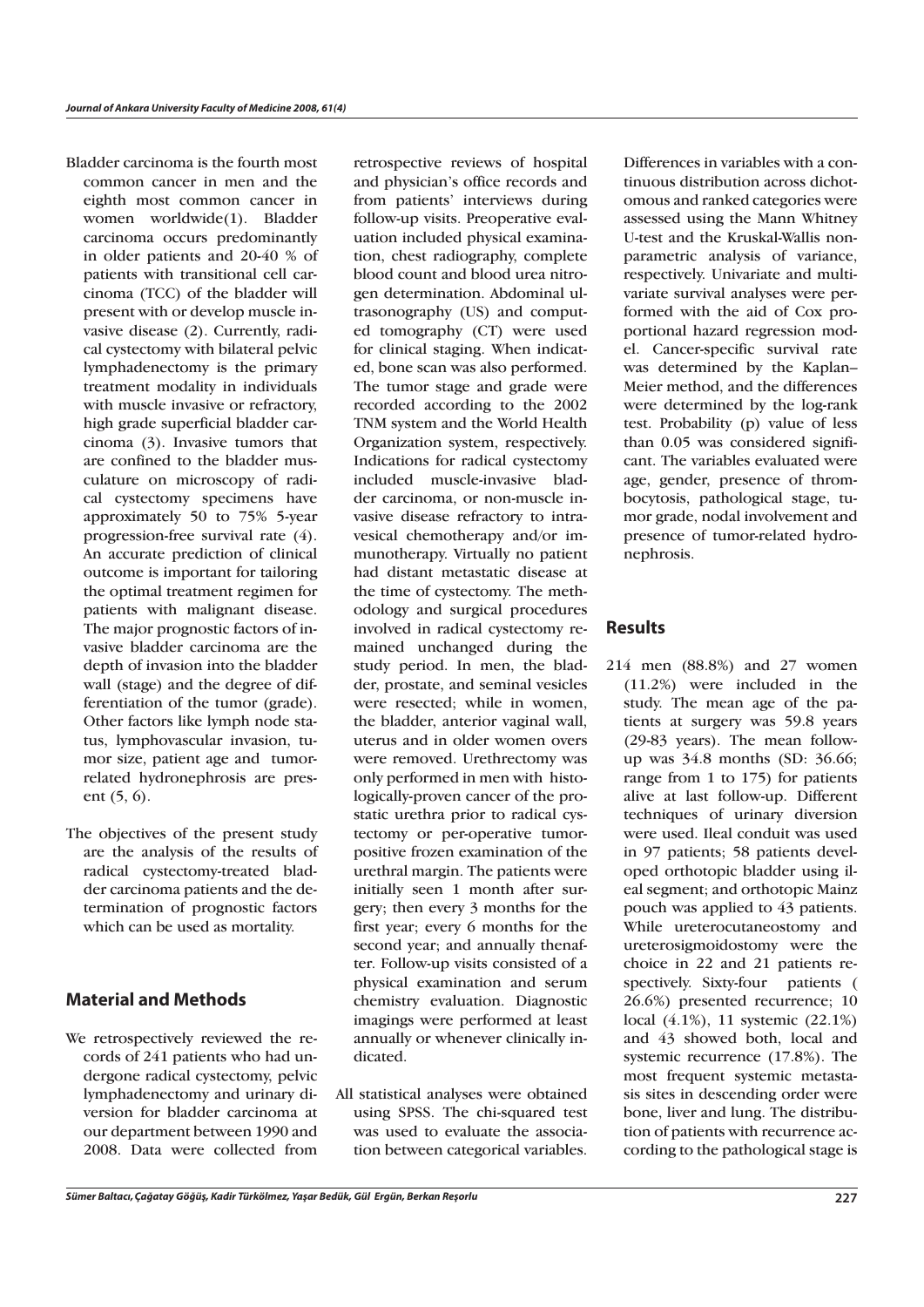**Pathological Stage**  Total No. of Patients | No. of Patients Showed **Recurrence** (%) **pT0** 31 2 (6.5%) **pT1**  $\vert$  52 6 (11.5%) **pT2**  $\begin{array}{|c|c|c|c|c|c|} \hline \textbf{66} & & \textbf{11 (16.7%)} \hline \end{array}$ **pT3** 57 28 (49.1%) **pT4**  $35$  17 (48.6%) **Toplam** 241 64 (26.6%)

**Table 1.** The relationship between bladder tumor pathological stage and post-cystectomy recurrence rate

p<0.001, Statistically relevant

illustrated in table 1. Tumors were classified as  $pT1$  in 52 (21.6%),  $pT2$ 



**Figure 1.** Kaplan-Meier estimates of bladder cancer-specific survival probabilities accordingto tumor stage in 241 patients treated with radical cystectomy





in 66 (27.4%), pT3 in 57 (23.6%)

and pT4 in 35 (14.5%) patients. A considerable number of 31 (12.9%) patients had histologically no tumor in radical cystectomy specimens (pT0). According to the pathological stage, the 5-year survival rate was estimated to be 72.9%, %77.6%, 48.0%, 25.4% and 28.8% for pT0, pT1, pT2, pT3 and pT4 respectively and, eventually, a statistically relevant relationship was found between pathological stage and survival rate  $(p<0.001$ , Figure 1). Lymph node metastases were confirmed in 26 (10.8%) patients and it was found to be 0%, 0%, 6.1%, 26.3% and 20.0% for  $pT0$ ,  $pT1$ ,  $pT2$ ,  $pT3$  and  $pT4$ respectively. Owing to the last finding, the relationship between pathological stage and lymph node involvement was stastistically relevant  $(p<0.001)$ . Comparing tumor stage and grade, 28.8% of pT1; 47% of pT2; 78.9% of pT3 and 65.7% of pT4 patients had high grade or grade III tumor.

Prior to radical cystectomy, 52 patients (21.5%) were diagnosed to have tumor-related hydronephrosis by imaging techniques (US, CT). 33 of them (63.5%) developed recurrence post-operatively, while from the rest 189 patients (78.5%) who had no pre-operative hydronephrosis, only 31 patients (16.4%) developed recurrence post-operatively. Between the above two groups, a relationship of statistical relevance was found (p<0.001). Interestingly, tumor-related death was seen in 39 patients (75%) of those with preoperative hydronephrosis. On the other hand, only 49 (26.5%) out of 189 patients with no tumor-relat-



Time (months) [After Radical Cystectomy]

**Figure 3.** Kaplan-Meier estimates of bladder cancer-specific survival probabilities accordingto age at cystectomy in 241 patients treated with radical cystectomy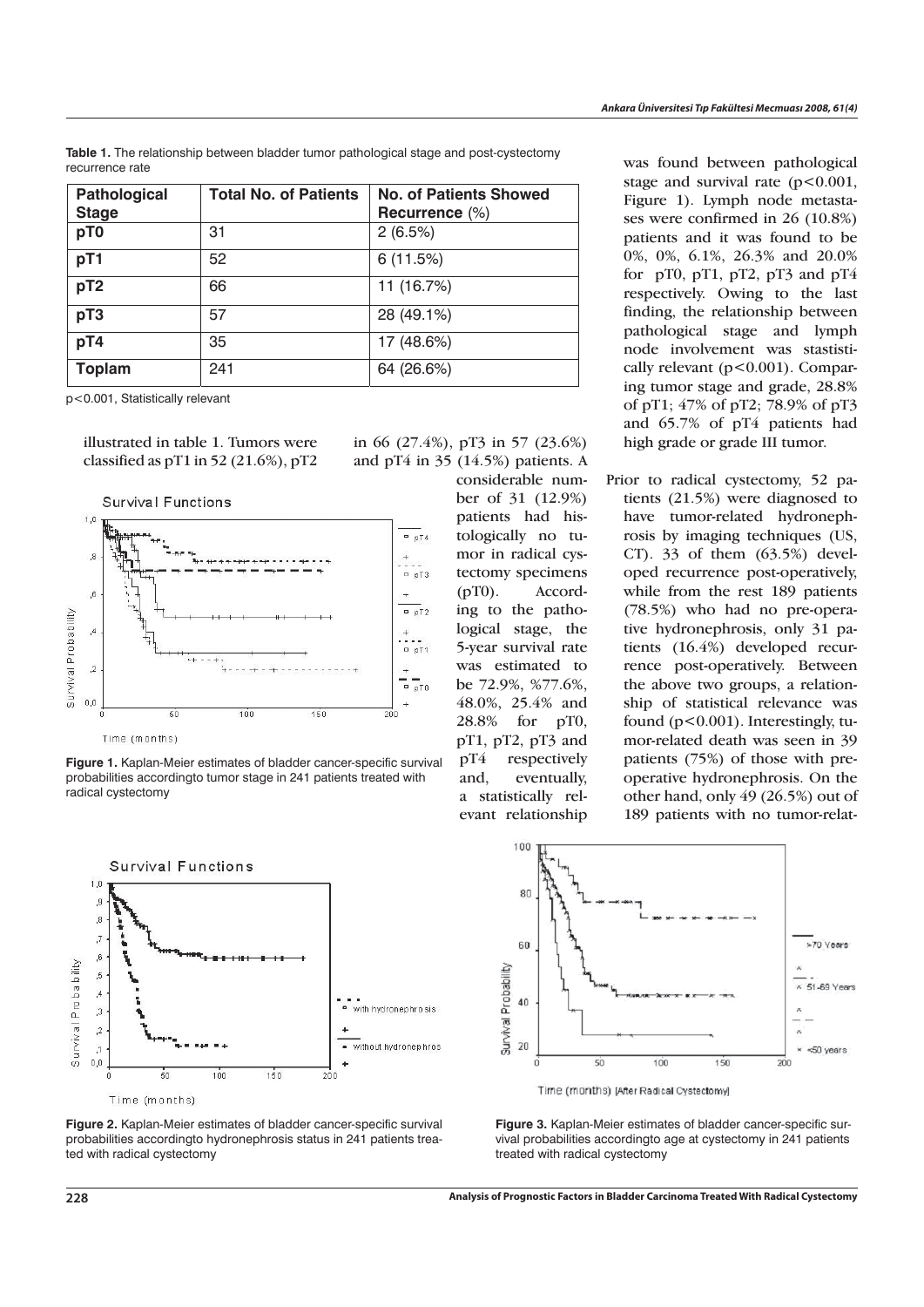**Table 2.** The relationship between blader tumor-related hydronephrosis and relevant pathological parameters

|                                     | <b>Without</b>        | With Hydronephrosis<br>52 |  |
|-------------------------------------|-----------------------|---------------------------|--|
|                                     | <b>Hydronephrosis</b> |                           |  |
| All                                 | 189                   |                           |  |
| pT                                  |                       |                           |  |
| T <sub>0</sub>                      | 28 (14.8%)            | 3(5.8%)                   |  |
| $\overline{T1}$                     | 48 (25.4%)            | 4(7.7%)                   |  |
| T <sub>2</sub>                      | 61 (32.3%)            | 5(9.6%)                   |  |
| <b>T3</b>                           | 31 (16.4%)            | 26 (50.0%)                |  |
| T <sub>4</sub>                      | 21 (11.1%)            | 14 (26.9%)                |  |
| Grade                               |                       |                           |  |
| 0 (no tumor)                        | 36 (19.0%)            | 13 (25.0%)                |  |
| Low, I, II                          | 72 (38.1%)            | 6 (11.5%)                 |  |
| High, III                           | 81 (42.9%)            | 33 (63.5%)                |  |
| <b>Metastases to lymph</b><br>nodes |                       |                           |  |
| No                                  | 178 (94.2%)           | 37 (71.2%)                |  |
| Yes                                 | 11.0 (5.8%)           | 15 (28.8%)                |  |

ed hydronephrosis prior to radical cystectomy died because of their bladder disease. Regarding the 5-year survival rate, only 11.5% of pre-cystectomy hydronephrotic patients survived the first 5 years, while as much as 63.4% of pre-operative hydronephrosis-free patients were alive for the same duration  $(p<0.001)$ . At the time

of surgery, lymph node metastases were found in 15 patients (28.8%) in hydronephrotic group and 11 patients (5.8%) in non-hydronephrotic group. The presence of hydronephrosis was associated with advanced pT stage, higher grade and lymph node metastases (p<0.001; p<0.001 and p<0.001 respectively) (Table 2).

When analysis to age factor is conducted, regarding our clinic, the number of patients at radical cystectomy was found to be 38 for those aged 50 years and less (15.8%, group I); 172 for 51-69 year-old (71.4%, group II) and 31 for 70 year-old and above ( 12.8%, grup III). For the above mentioned groups, 5-year survival rate was 78%, 45% and 28% for group I, II and III respectively. And, with the advance in age, statisticallyrelevant decrease in survival rate was observed (p<0.001). Comparing patient age, tumor stage and state of lymph node metastases; it is obvious that an advance in patient age is accompanied with a similar increase in tumor stage and lymph node metastases (Table 3). The analysis of the presence of thrombocytosis (plt  $> 450000$ per mm3) and its effect on survival and tumor pathology showed that those with pre-operative thrombocytosis ( n=55) and those without it (n=186) had no obvious difference in survival time (35, 36

**Table 3.** The relationship between patient's age, 5-year survival rate and tumor's relevant pathological parameters

| Age       | <b>Patient No.</b> | %     | 5 year survival | Lymph node | Stage $\geq$ T3 |
|-----------|--------------------|-------|-----------------|------------|-----------------|
|           |                    |       | rate            | metastases |                 |
| $\leq 50$ | 38                 | 15.8% | 78%             | 2.6%       | 31%             |
| $51 - 69$ | 172                | 71.4% | 45%             | 11%        | 36%             |
| $\geq 70$ | 31                 | 12.8% | 28%             | 19.4%      | 54%             |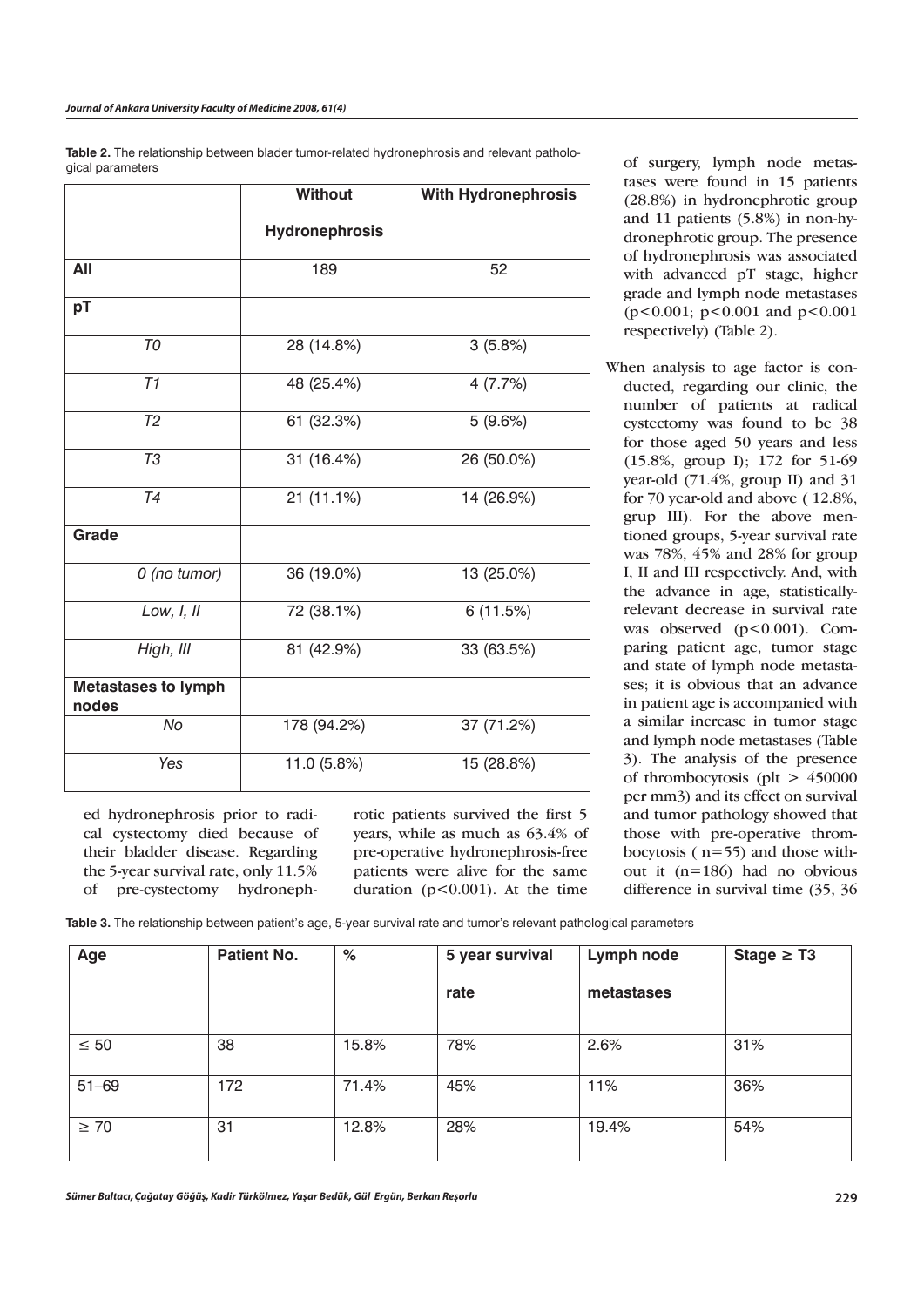and 34, 72 months, respectively; p=0.998). Furthermore, comparing the presence of thrombocytosis, tumor stage and lymph node involvement revealed statisticallyirrelevant relationship (p=0.316, p=0.147). Multivariate analysis showed that the lymph node metastases, advanced age and hydronephrosis are the parameters which directly affecting cancer specific survival ( $p < 0.001$ ,  $p = 0.0047$ , p=0.0272, respectively).

## **Discussion**

Bladder carcinoma is the second most frequent urogenital tumor disease, more than 90% of which are transitional cell carcinoma. Nearly 30% of these tumors already are or will progress into muscle invasive tumor during their follow up (7). Invasive bladder carcinoma is a fatal disease (i.e. nearly 85% mortality rate is seen in untreated patients) (8). Currently, radical cystectomy is the gold-standrad in treating invasive bladder tumors (3). During the last few decades, due to increasing clinical data and surgical experiences regarding radical cystectomy and newely-developed urinary diversion maneuvers, techniques involved in radical cystectomy surgery has been changed dramatically. Apart from advances in surgical techniques, advances in anesthesia and post-operative care led to a tremendous decline in surgery-related morbidity and mortality. Peri-operative mortality rate of 20-30% in 1970s has currently decreased to less than 2% (9, 10). In many large series, the introduction of radical cystectomy in the treatment of mucle-invasive bladder carcinoma has extremely changed its natural fatal course and a 45%- 66% 10-year survival rate become achievable post-cystectomy (7, 9, 10, 11). In the largest series to

date Stein et al reported 5-year recurrence-free and overall survival rates of 68% and 60%, respectively, in patients who underwent radical cystectomy with bilateral lymphadenectomy in a 26-year period (7). In an another single institution series of 507 patients who underwent surgery between 1985 and 2000 Madersbacher et al reported 5-year recurrence-free and overall survival rates of 62% and 59%, respectively(11). The Pathological stage of the primary tumor and the presence of lymph node metastases are crucial factors in determination of post-cystectomy prognosis and survival (7, 9-12).

In our series, as mentioned before, the 5-year survival rate was found to be 72.9%, %77.6%, 48.0%, 25.4% and 28.8% for pT0, pT1, pT2, pT3 and pT4 respectively. It is clearly seen that survival rate drops steeply when perivesical invasion is present  $(\geq pT3)$ . Moreover, it is found that 6.5%, 11.5%, 16.7%, 49.1% and 48.6% were the local recurrence and/or metastasis rate for pT0, pT1, pT2, pT3 and  $pT4$  respectively  $(p<0.001)$ . Lymph node involvment, also, increase with increase in pathological stage. Lymph node metastases in pT3 or more (pT3: %26.3, pT4: %20), is remarkably higher  $(P<0.001)$  than in pT2 or less (pT0 and pT1: %0, pT2: %6.1). Surprisingly, the survival in pT4 is slightly higher than in pT3. This condition results from staging prostatic urethra invasion as T4a, which shows much better course than prostatic stromal invasion (T4). Esrig et al, classified 143 patients with postcystectomy pathological stage of pT4 into two groups; prostatic stromal invasion and prostatic urethral invasion. The first group had 5-year recurrence-free and overall survival of 25% and 21%; while the survival of the second group was 64% and 55% respectively (13).

For this reason, we think that T4a to be re-evaluated and staged accordingly.

- Pelvic node involvement has been demonstrated to be a highly ominous prognostic factor in all series (3, 7, 10-15). In an analysis of 130 patients, Soloway et al observed that 5-year survival rates were 82% for patients with superficial tumors, 65% for those with T2 and 28% for patients with T3/T4, while patients with lymph node involvement presented a 5-year survival rate of 18% against 65% for patients presenting no lymph node involvement (14). The reported incidence of regional nodal involvement varied between 14 and 27% and this incidence correlated with the P-stage of the primary tumors (16). In our series, 10.8 % of the patients had metastatic pelvic nodal involvement and the rate of having nodal involvement was significantly higher ( $p < 0.001$ ) in patients with advanced stages  $(\geq pT3)$  than in those with early stages.
- The incidance of hydronephrosis associated with bladder carcinoma ranges from 7.2% to 54.1% (17, 18). In our series, this rate was found to be 21.5%. Therefore, hydronephrosis is a frequent complication of bladder carcinoma. However, its prognostic value in patients with bladder carcinoma is controversial (17- 20). In 1956, Nichols and Marshal first reported that seven of their ten patients with ureteral obstruction and transitional cell carcinoma of the bladder had high grade and high stage bladder carcinoma (20). Since then, further studies have described the negative associations of hydronephrosis in bladder carcinoma including the presence of metastatic disease, poorer differentiation of tumours, poorer survival and treatment outcome (17, 18, 19, 21). In one study, Leibovitch et al, analysed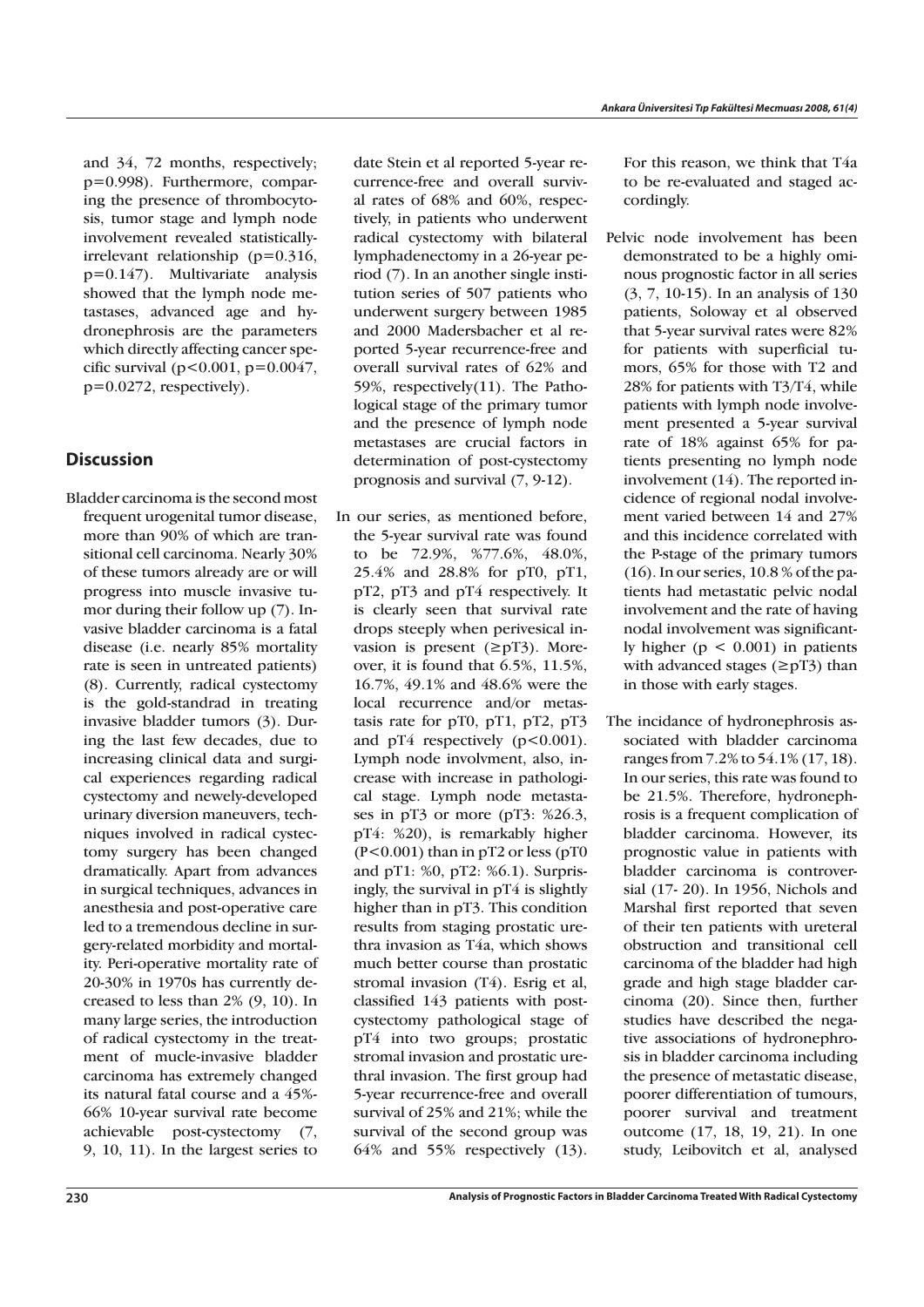122 patients with invasive bladder carcinoma, of these 122 cases, 82% underwent radical cystectomy and only half of them had a pelvic lymph node dissection. In that series, 5-year cancer-specific survival rates were 65.9% and 32.2% for patients without and with hydronephrosis, respectively  $(p<0.005)$ (18). In our series, 5-year cancerspecific survival rates for patients without hydronephrosis were nearly same (63.4%) as Leibovitch et al's study. However, this rate was obviously lower in our study for patients with hydronephrosis (11.6%). Our results showed that, hydronephrosis correlates well with advanced tumor stage and a significantly lower cancer-specific survival rate. As the correlation between clinical and pathological staging is poor in invasive bladder carcinoma, the finding of hydronephrosis by indicating advanced stage may help the clinicians in decision-making process.

#### **REFERENCES**

- 1. Jemal A, Murray T, Ward E, et al: Cancer statistics, 2005. CA Cancer J Clin 2005; 55:10-30.
- 2. Clark PE, Stein JP, Groshen SG, et al. Radical cystectomy in the elderly. Cancer 2005;103(3):546-52.
- 3. Shariat SF, Karakiewicz PI, Palapattu GS, et al. Outcomes of radical cystectomy for transitional cell carcinoma of the bladder: A contemporary series from the bladder cancer research consortium. J Urol 2006; 176: 2414- 22.
- 4. Bassi P, Ferrante GD, Piazza N, et al. Prognostic factors of outcome after radical cystectomyfor bladder cancer: a retrospective study of a homogeneous patient cohort. J Urol 1999; 161: 1494-7.
- 5. Takashi M, Murase T, Mizuno S, et al. Multivariate evaluation of prognostic determinants in bladder cancer pati-

In our series, we found that advanced chronological age to be significantly associated with adverse pathological features and poorer disease-specific outcomes. In 2005, Clark et al, analyzed age as a categorical variable by decade, find an increased risk of extravesical disease, disease recurrence, and poorer overall survival among their older patients (22). More recently, in a large cystectomy series, Nielsen et al found that higher chronological age to be independently associated with pathologically advanced disease and bladder cancer-specific mortality after cystectomy (23). The finding of an increased risk of extravesical disease and worse cancer-specific survival among these elderly patients may possibly be due to a reluctance to treat these patients with major surgery and this may cause a delay in undergoing surgery. Other explanation, might be the difference in the biology of tumors stratified by age.

ents. Urol Int 1987; 42: 368–74.

- 6. Haleblian GE, Skinner EC, Dickinson MG, et al. Hydronephrosis as a prognostic indicator in bladder cancer patients. J Urol 1998; 160: 2011–4.
- 7. Stein JP, Lieskovsky G, Cote R, et al.: Radical cystectomy in the treatment of invasive bladder cancer: longterm results in 1,054 patients. J Clin Oncol. 2001; 19: 666-75.
- 8. Prout G, Marshall VF. The prognosis with untreated bladder tumors. Cancer 1956; 9: 551-8.
- 9. Hautmann RE, Gschwend JE, de Petriconi RC, Kron M, Volkmer BG. Cystectomy for transitional cell carcinoma of the bladder: results of a surgery only series in the neobladder era. J Urol. 2006;176(2): 486-92.
- 10. Ghoneim MA, el-Mekresh MM, el-Baz MA, el-Attar IA, Ashamallah A. Radical cystectomy for carcinoma of the bladder: critical evaluation of the
- In our series, gender and pre-cystectomy presence of thrombocytosis showed no effect on prognosis.
- In this retrospective analysis, five main independent prognostic factors have been identified:
- pathological stage, grade, nodal involvement, age and upper obstructive uropathy. These factors significantly influenced the disease-free survival of patients who survived radical cystectomy for bladder carcinoma. But multivariate analysis showed that the only lymph node metastases, advanced age and hydronephrosis are the parameters which directly affecting cancer specific survival. In this series, it is clearly shown that good results could be obtained if radical cystectomy is the treatment of choice for patients with early diagnosed invasive bladder carcinoma  $(5pT3)$ . On the other hand, radical cystectomy is considered not enough for patients having locally-invasive non-metastatic bladder carcinoma (pT3-pT4).

results in 1,026 cases. J Urol 1997; 158(2):393-9.

- 11. Madersbacher S, Hochreiter W, Burkhard F, et al. Radical cystectomy for bladder cancer today a homogeneous series without neoadjuvant therapy. J Clin Oncol 2003; 21: 690-6.
- 12. Frazier HA, Robertson JE, Dodge RK, Paulson DF. The value of pathological factors in predicting cancerspecific survival among patients treated with radical cystectomy for transitional cell carcinoma of the bladder and prostate. Cancer 1993; 71: 3993-9.
- 13. Esrig D, Freeman JA, Elmajian DA, et al. Transitional cell carcinoma involving the prostate with a proposed staging classification for stromal invasion. J Urol. 1996;156(3):1071-6.
- 14. Soloway MS, Lopez AE, Patel J, et al. Results of radical cystectomy for transitional cell carcinoma of the bladder and the effect of chemothe-